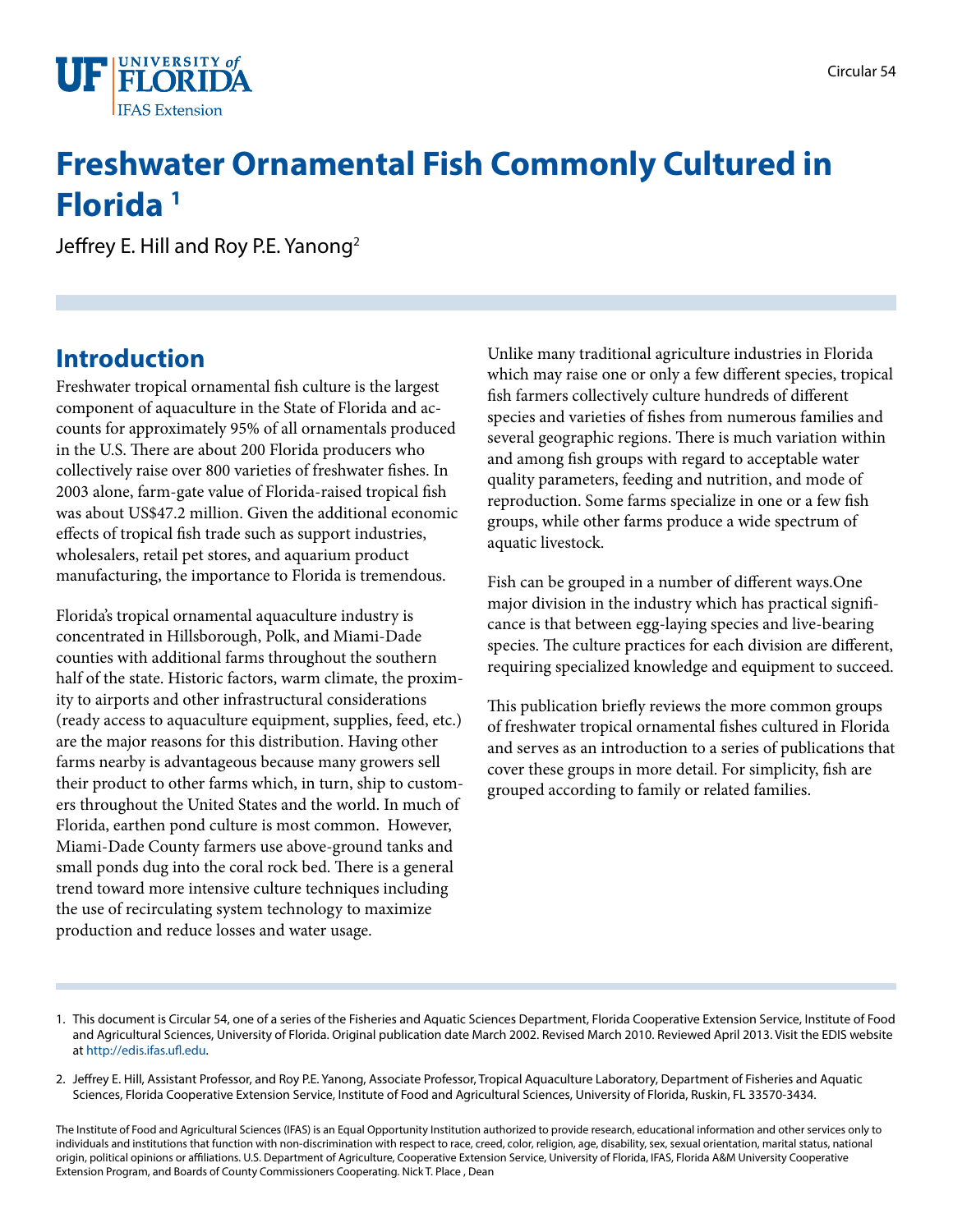# **Major Fish Groups Cultured in Florida**

#### **Minnows (Family Cyprinidae)**

The family Cyprinidae, the largest family of fishes, consists of over 2000 species in about 210 genera. These fish are native to Africa, Asia, Europe, and North America. The greatest diversity is found in southeast Asia.

Minnows of interest to Florida's industry include barbs (*Barbus*, *Capoeta*, and *Puntius*) from Africa and Asia, danios (*Danio*) (Figure 1) from s[outhern](FIGURE_1) Asia, rasboras (*Rasbora*) from southern and southeast Asia, and freshwater sharks (*Epalzeorhynchus* and *Labeo*) from southeast Asia.



Figure 1. Zebra danio (D*anio rerio*).

A few temperate species also enter the pet trade and are cultured in Florida including goldfish (*Carassius auratus*) and koi (*Cyprinus carpio*). Cultured species in Florida are generally small (< 100 mm or 4 in) with an exception being the koi (> 600 mm or 24 in).

Minnows generally spawn by broadcasting their eggs and sperm as a group or aggregation. Eggs are usually laid over gravel, plants, or woody debris and there is no parental care. Some species, such as the freshwater sharks, are cultured using hormone-induced spawning techniques.

Cyprinids as a family consume a wide variety of foods, from algae and macrophytes to zooplankton, insects, and crustaceans, and even other fish. Macrophytes are plants that can be seen easily without a microscope. Zooplankton is the group of tiny animals found suspended in the water column. Crustaceans include crayfish, shrimp, and some zooplankton. Insects and crustaceans would be the most typical food items for the family.

#### **Tetras/Characins (Family Characidae and Related Families)**

The characins comprise nearly 900 species in about 170 genera and originate from Central and South America

and Africa. A single species, the Mexican tetra (*Astyanax mexicanus*) occurs as far north as Texas in North America.

A number of species in several genera are cultured in Florida, such as *Astyanax*, *Colossoma* (which includes pacu), *Gymnocorymbus* (including black tetra, [Figure 2](FIGURE_2)), *Hemigrammus* (including Buenos Aires tetras and headand-tail-light tetras), *Hyphessobrycon* (including black neon and lemon tetras), and *Paracheirodon* (including neon tetras). Many of these fish are considered "bread-andbutter" species in the trade. A bread-and-butter species is one that is a common staple of the industry.



Figure 2. Black tetra (*Gymnocorymbus temetzi*).

 Tetras come in an array of sizes and shapes. Most species cultured in Florida are small (< 100 mm or 4 in), but some such as *Colossoma* (pacu) can exceed 400 mm (16 in). The famous piranhas (*Pygocentrus* and *Serrasalmus*) are related to pacu but are illegal to possess in the state, and so are not cultured in Florida.

Breeding typically is similar to that of minnows, with groups of individuals broadcasting eggs and sperm over various types of structures. There is generally no parental care.

Food of tetras is quite varied and ranges from leaves, fruits, and nuts to insects and crustaceans, to fish and other vertebrates. As with minnows, a typical tetra would eat insects and crustaceans.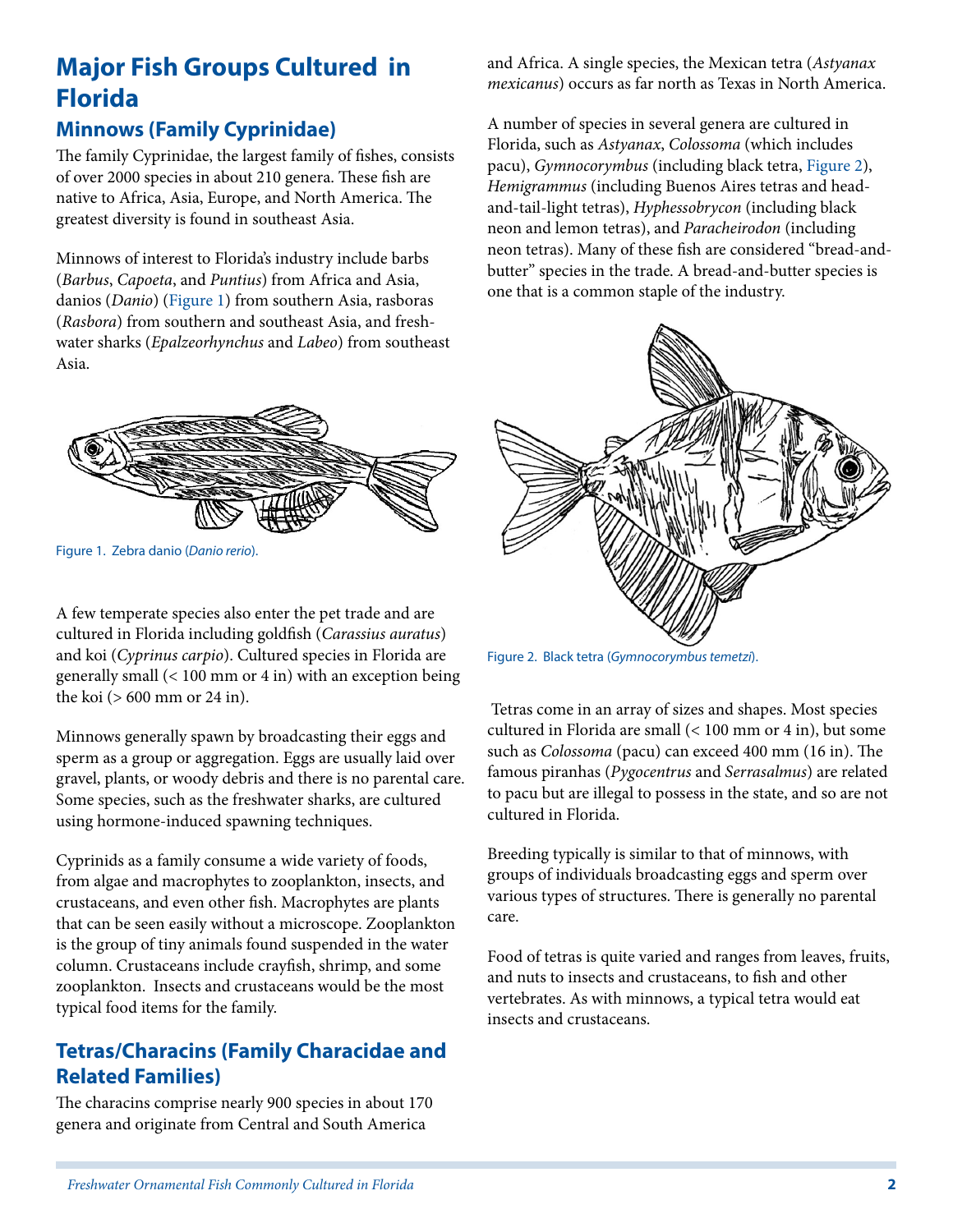#### **Armored Catfish/Corydoras Catfish (Family Callichthyidae)**

About 130 species and seven genera make up this family of South American catfish. Many important species are in the genus *Corydoras* ([Figure 3\)](FIGURE_3), a very popular group. These are mostly small species (< 100 mm or 4 in).



Figure 3. Paleatus cory (*Corydoras paleatus*).

*Corydoras* are capable of breathing air. A dash is made to the surface by these normally bottom-dwelling fish. At the surface, a bubble is gulped and subsequently oxygen is extracted from the air bubble in the gut.

Although some members of the family build bubble nests guarded by the male (e.g., *Callichthys* and *Hoplosternum*), the *Corydoras* spawn in groups over vegetation or other surfaces. The adhesive (sticky) eggs receive no parental care.

These catfish consume worms, insect larvae, and detritus (organic material) from the bottom.

#### **Suckermouth Armored Catfish/Plecos (Family Loricariidae)**

The plecostomus, or pleco, family is a relatively large South American family with over 550 species in 80 genera. Although numerous species are imported regularly, only a few species are cultured in quantity – these are mostly in the genera *Ancistrus* (bushy-nose plecos or bristle-nose plecos), *Hypostomus* (common plecos) [\(Figure 4\)](FIGURE_4), and *Pterygoplichthys* (the gibbiceps pleco or sailfin plecos).

The common and gibbiceps plecos are moderate to large fish, ranging up to about 450 mm (18 in). The bushy-nose plecos are smaller, ranging up to about 130 mm (5 in).



Figure 4. Pleco catfish (*Hypostomus* sp.).

Many species occur in flowing water habitats. Plecos typically breed in caves, under rocks, or in holes. The male guards the mass of adhesive eggs and may protect the offspring for a short time.

These catfish consume algae, insects, detritus, and curiously, wood.

#### **Rainbowfishes (Families Melanotaeniidae, Pseudomugilidae and Others)**

The rainbowfishes are the only species that are regularly cultured in Florida which originate predominately from Australia and New Guinea. The Celebes rainbowfish (*Telmatherina ladigesi*) and the Madagascar rainbowfish (*Bedotia geayi)* are two of the exceptions, named after their native locales.

Six genera with about 53 species make up the Melanotaeniidae, the most commonly bred family of rainbowfishes. A number of species of *Glossolepis*, such as the red rainbowfish (*G*. *incisus*), and *Melanotaenia* [\(Figure 5](FIGURE_5)), such as the common Australian rainbowfish (*M*. *splendida*), Boeseman's rainbowfish (*M*. *boesemani*), and the neon dwarf rainbow (*M*. *praecox*), are cultured in Florida. Most species are small (< 125 mm or 5 in). The males are brightly colored while the females and juveniles are drab.

Other families of rainbows bred in Florida include the Pseudomugilidae, known more commonly as the blue-eyes, and the Telmatherinidae, which includes the Celebes rainbowfish.

Males display to females and spawning occurs in groups over vegetation or other structures. The adhesive eggs stick to the vegetation and no parental care is provided.

Rainbowfishes consume insects and crustaceans.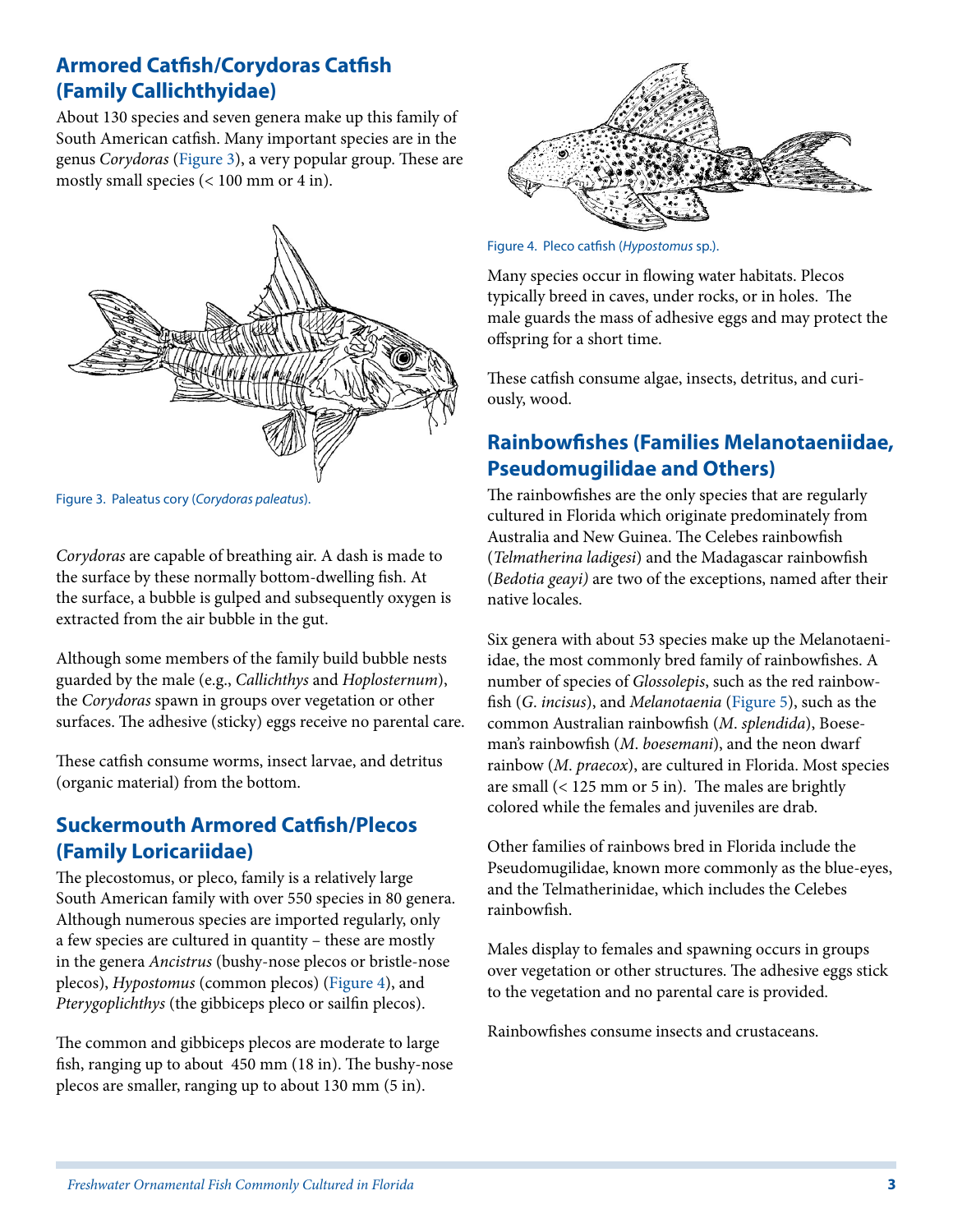

Figure 5. Banded rainbowfish (*Melanotaenia trifasciata*).

#### **Livebearers (Family Poeciliidae)**

Livebearers as a group are "bread-and-butter" species and served as the foundation for the early tropical ornamental fish industry in Florida. About 190 species in 20 genera make up the Tribe Poeciliini, found in North and Central America, portions of northern South America, and on islands in the Caribbean. A tribe is a taxonomic grouping between family and genus.

The most common types of livebearers are cultured in numerous color and finnage varieties and belong to two genera, *Poecilia,* which includes the guppies and mollies, and *Xiphophorus* [\(Figure 6\)](FIGURE_6), which includes the platies, swordtails, and variatus. Interspecific hybridization (reproduction between species) between the platies, swordtails, and variatus is believed to account for the many varieties currently in production. These are small species (< 140 mm or 5.5 in).

Males possess a gonopodium, a modified anal fin that is used to internally fertilize females. Mating is promiscuous and a female may carry the sperm of several males. The eggs are carried internally by the female and the young are born live (thus the name livebearer).

Poeciliids feed on algae, insects, and crustaceans.



Figure 6. Swordtail (*Xiphophorus hellerii*).

#### **Cichlids (Family Cichlidae)**

Cichlids, among the most behaviorally advanced groups of aquarium fish, range from southern Asia and the Middle East throughout Africa and Madagascar in the Old World and Mexico, Central and South America, and the West Indies in the New World. A single species, the Texas cichlid ("*Cichlasoma*" *cyanoguttatum*), reaches southern Texas. When a generic name is in quotation marks (e.g., "*Cichlasoma*"), this means that scientists recognize that the name may not be valid for the group, but there is not a consensus on a replacement name. The number of cichlid species is estimated at between 1300 and 2000 in about 105 genera. The greatest diversity occurs in East Africa's Lake Malawi, Lake Tanganyika, and Lake Victoria.

Commonly cultured species in Florida include angelfish (*Pterophyllum scalare*), discus (*Symphysodon*), eartheaters (*Geophagus* and *Gymnogeophagus*), oscar (*Astronotus ocellatus*), and various "*Cichlasoma*" from the New World, as well as haps ("*Haplochromis*"), jewel cichlids (*Hemichromis*), kribs (*Pelvicachromis*), mbuna (e.g., *Melanochromis* and *Pseudotropheus*) ([Figure 7\)](FIGURE_7), and Tanganyikans (e.g., *Julidochromis*, *Neolamprologus*, and *Tropheus*) from Africa.



Figure 7. Zebra cichlid (*Pseudotropheus zebra*).

Cultured cichlids range in size from tiny *Apistogramma* and shell-dwelling *Neolamprologus* (about 40-50 mm or 1.5-2.0 in) to large *Cichlasoma* (> 500 mm or 20 in).

All cichlids provide some form of parental care, and many species are highly territorial, an important consideration when designing breeding and holding facilities. Many are biparental substrate spawners (both parents care for eggs laid in a nest) while others are maternal mouthbrooders (female parent carries the eggs in her mouth).

Foods of cichlids are as diverse as the members of the family, with many being dietary specialists. Some are herbivorous (plant eaters), scraping algae off rocks. Others pick invertebrates from crevices. Still others are fast predators of other fish. Many species are also generalist feeders, taking a variety of plant and animal material.